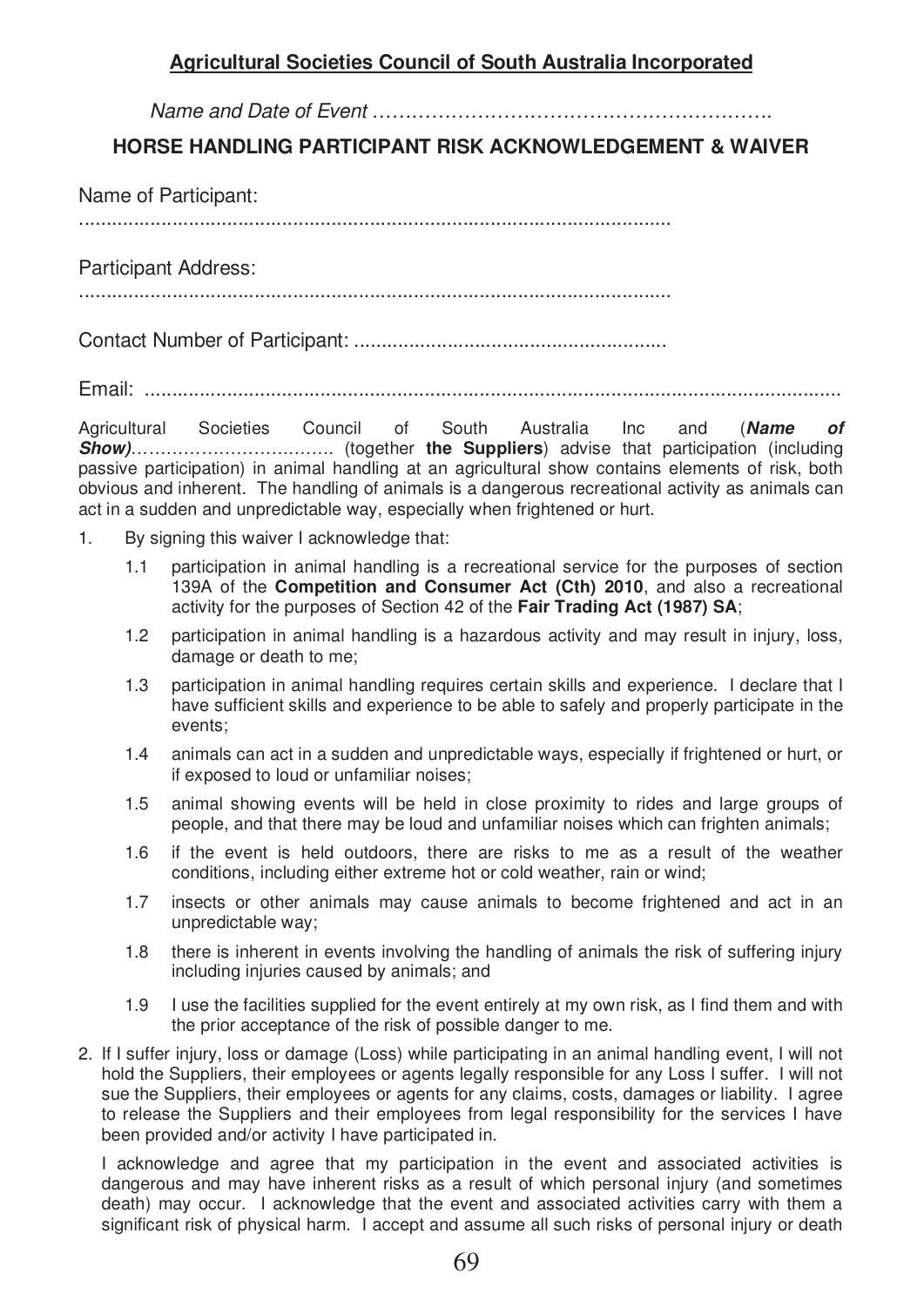in anyway whatsoever arising from these activities and hereby waive my individual right to sue the Suppliers for all claims I or my representatives may have for such personal injury or death against the Suppliers in any way whatsoever arising from or in connection with these activities.

- 3. At the time of participating in the event, I have not been to any degree under the influence of alcohol or illicit drugs.
- 4. I will not consume any alcohol or illicit drugs while participating in the Event and agree that such use may result in my being excluded from the Event or other events with no entitlement to any refund of money paid for entry to the Suppliers.
- 5. I agree to be bound by the rules and guidelines of the Agricultural Societies Council of South Australia Inc. as varied from time to time.

| <b>Name of Horse</b> | Owner of horse          | <u>Microchip No. or<br/>Reg. No. or<br/>Description (sex,<br/>colour, brand).</u> | Pic. No. | <b>Last Event &amp; Date</b> |
|----------------------|-------------------------|-----------------------------------------------------------------------------------|----------|------------------------------|
|                      |                         |                                                                                   |          |                              |
| <b>1111111111</b>    |                         |                                                                                   |          |                              |
|                      | ,,,,,,,,,,,,,,,,,,,,,,, |                                                                                   |          |                              |
| .                    |                         |                                                                                   |          |                              |
| .                    | ,,,,,,,,,,,,,,,,,,,,,,  |                                                                                   |          |                              |

**I, the owner/rider/exhibitor of the above horse/s, declare that, to the best of my knowledge, it is/they are fit and healthy and I agree that if found to be otherwise it/they will not be allowed to compete at this event.** 

**Signature ………………………………………………………………. Date …………………………….** 

## **Where the participant is over 18 years of age:**

I agree that I have read and understood this waiver prior to signing it and agree that this waiver will be binding on my heirs, next of kin, executors and administrators.

I acknowledge that the Suppliers have permitted me to participate in the activity the subject of this document in reliance upon the matters acknowledged by me and the representations I have made herein.

I agree that this waiver shall be governed in all respects by and interpreted in accordance with the laws of South Australia.